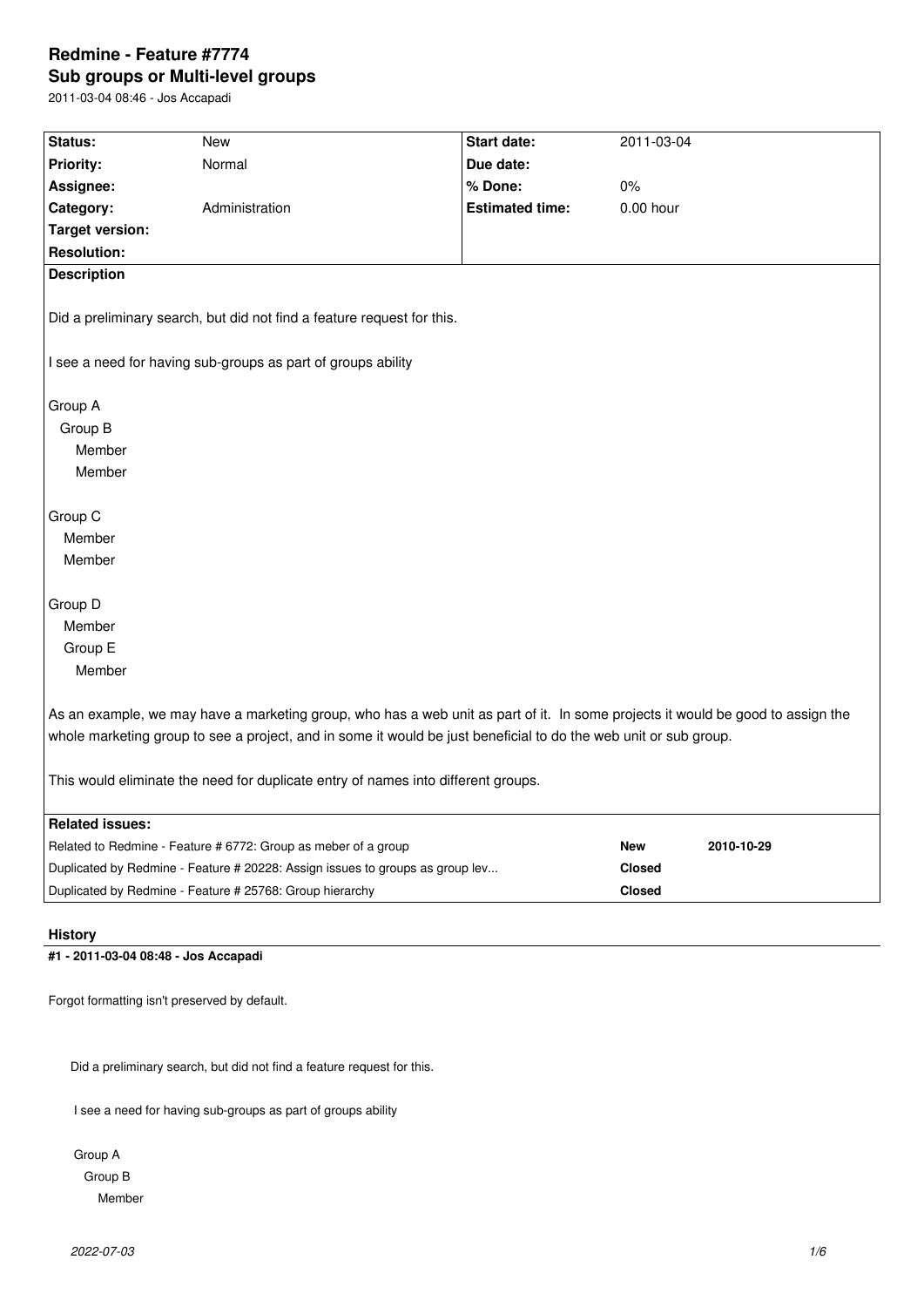Group C Member Member

 Group D Member Group E Member

As an example, we may have a marketing group, who has a web unit as part of it. In some projects it would be good to assign the whole marketing group to see a project, and in some it would be just beneficial to do the web unit or sub group.

This would eliminate the need for duplicate entry of names into different groups.

### **#2 - 2011-03-04 09:43 - Etienne Massip**

*- Category set to Administration*

### **#3 - 2011-04-29 10:49 - Jérémy Subtil**

Hi there,

As this feature is a need for my company (Smile), I started to implement it. You can check my code on my dedicated Redmine branch: https://github.com/smile-oss/redmine/tree/subgroups

Visible features:

- You can put an existing group into an[other g](http://www.smile.fr/en/)roup, so that the first one becomes a "subgroup".
- [When you add a "root group" to a project, its sub](https://github.com/smile-oss/redmine/tree/subgroups)groups are added as well.

From a technical point of view, the many-to-many relation between users and groups have been refactored to a relation between principals and groups.

TODO:

- Update existing unit tests, and write new ones.
- Remove remaining inconsitencies, i.e. "user" fields and labels not renamed as "principal".
- Review the code.

As this is an interesting feature, the aim of my contribution is to integrate the patch into upstream. So any support, feedback or code improvement would be greatly appreciated. :)

## **#4 - 2012-01-11 16:37 - Not Needed**

Hey Jérémy,

I noticed your github link doesn't work anymore. What is the current status of this, do you plan on releasing this as a plugin. I would very interested in this.

### **#5 - 2012-01-11 16:50 - Jérémy Subtil**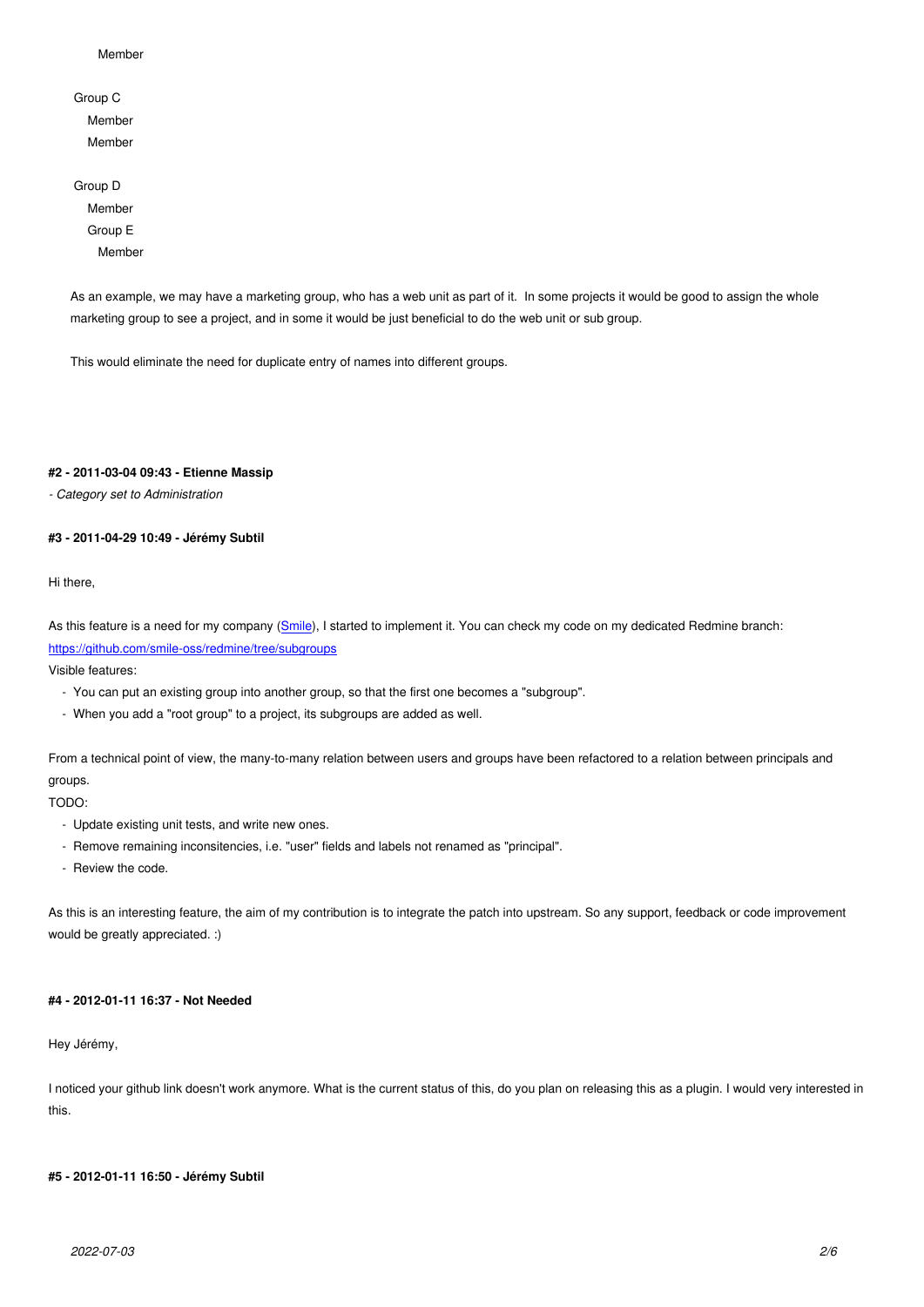I left my company a few months ago and as far as I know there is no plan about this branch. Feel free to code on top of it. It's working.

From what I remember, by Redmine's desig[n, it was quite impossible to implement such a feature](https://github.com/smile-sa/redmine/tree/subgroups) as a plugin. It has to be a core development.

### **#6 - 2012-01-11 16:58 - Not Needed**

Thanks, I will take a look at that.

### **#7 - 2012-01-11 19:30 - Jérôme BATAILLE**

Hi all, I am now working in the same company as Jérémy used to (since 6 months).

This company has a strong will to bring it's numerous Redmine enhancements to the core. So if you need support for this issue I will be glad to help.

### **#8 - 2012-11-05 15:13 - Bruno Spyckerelle**

Hi Jérôme !

Any news about this enhancement ? Is it available with redmine2 ? We are very interested in this feature which could strongly improve the way we use redmine.

## **#9 - 2013-01-15 11:34 - Michael Probst**

I would like to see this feature in redmine as well.

We run several redmine servers and one use case is to have lets say working groups including companies which include users.

Example:

CompanyA UserA, UserB

CompanyB UserC

WorkingGroupA CompanyA, CompanyB

WorkingGroupB CompanyB

ProjectA WorkingGroupA, WorkingGroupB ProjectB WorkingGroupB, CompanyC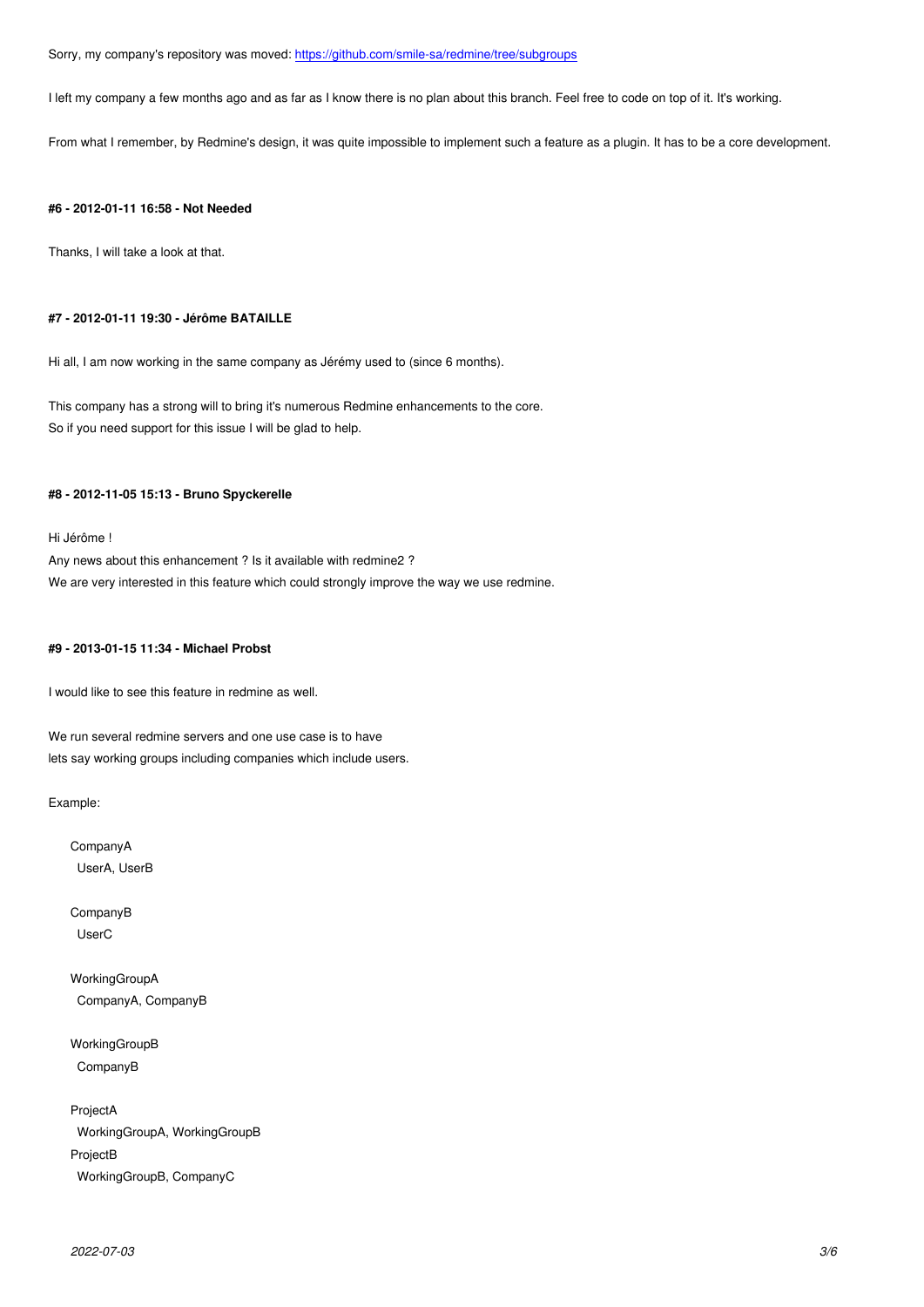## **#10 - 2013-01-15 11:52 - Jérôme BATAILLE**

Hi, the original repository was lost, so I will take time to search if I can find the source code somewhere.

### **#11 - 2013-01-22 08:57 - Michael Esemplare**

Feature is related to #6772.

### **#12 - 2013-01-24 13:56 - Jérémy Subtil**

Hi, actually the repository moved to https://github.com/Smile-SA/redmine/tree/subgroups

#### **#13 - 2013-05-10 14:26 - Jonas Ha[lbe](https://github.com/Smile-SA/redmine/tree/subgroups)**

is this feature up to date or will it be implemented in the next releases? it's also a need for my company, but i'm not really familiar to ruby and we would love to use this with redmine2.3.

### **#14 - 2013-06-12 18:29 - Samuel F. Baggen**

Hello,

I'm very interested on this feature, I don't imagine an organization without subgroups, for example you want to contact the group **programmers** or just the **programmers\_ruby** (you have a lot of different language programmers that are not concerned in ruby topics, they should be not annoyed with notifications / assignments

I have made a look to the Simle-SA project and created a diff for their subgroups plugin (or more like a patch), I have posted it here if anybody wants to make a look, unfortunately my ruby knowledges are really poor so I can't help much, if anybody makes it working or create a plugin for this, please notify us! at least me are very interested on such feature

\$ git diff master...subgroups

Patch: http://paste.debian.net/9959/

### **#15 - 2[013-07-16 06:53 - Jongwook](http://paste.debian.net/9959/) Choi**

#### $+1$

This is very useful, especially for large companies or organizations. Not an easy feature.. but deserves to belong redmine core.

## **#16 - 2013-07-26 06:32 - Jeremy Bailey**

+1

This would be very useful for organizing our users. Being able to have nested groups would simplify our management quite a bit. We'd like to assign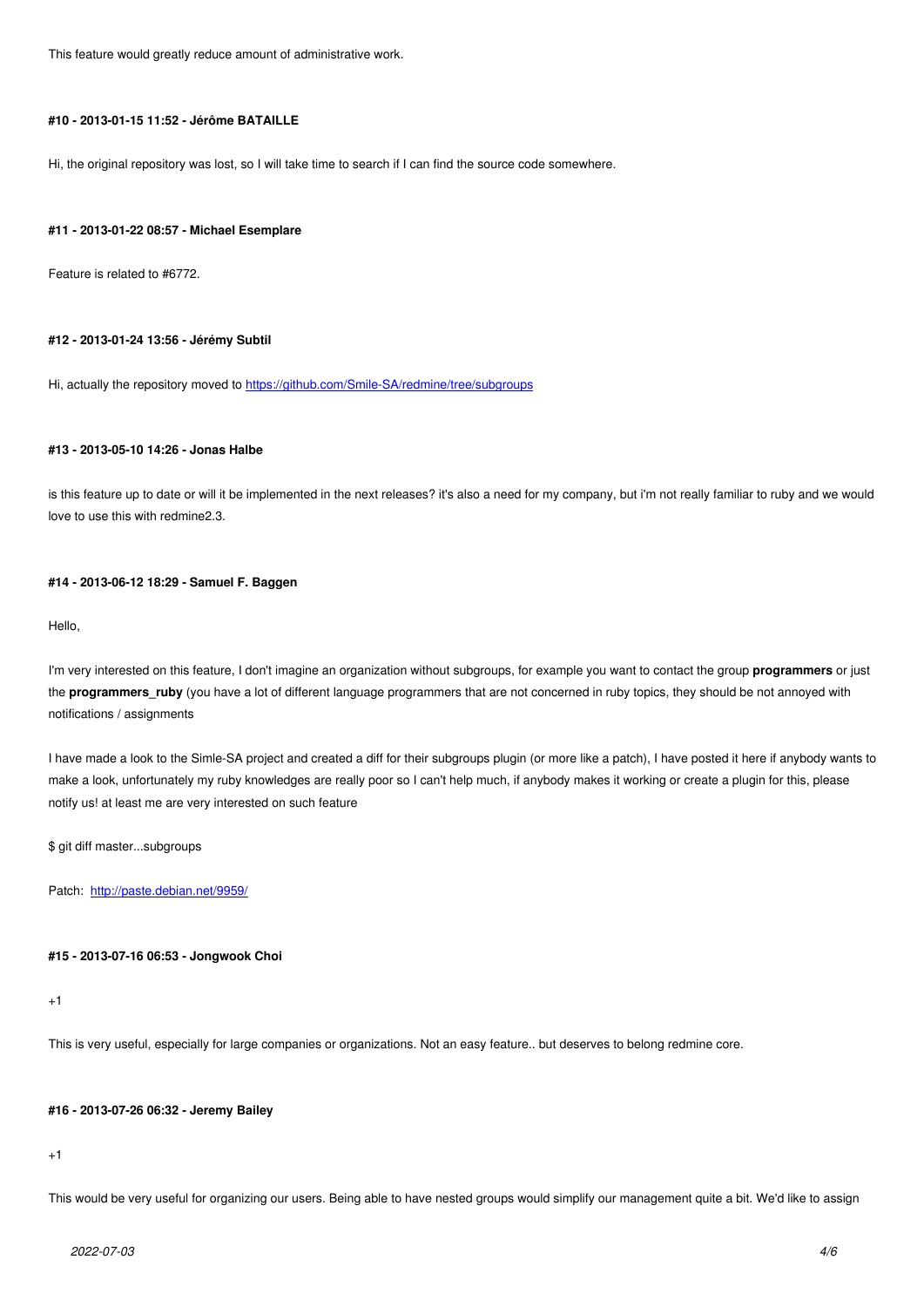certain issues to an entire department, and other issues we'd like to assign to functional groups like coders or translators. Redmine's projects are built around sub-projects and (optional) inheritance of permissions, it makes aesthetic sense to have a parallel hierarchical structure for groups.

## **#17 - 2013-09-15 10:41 - Sergiy Nazarov**

+1

This would be very useful for organizing our users, too

### **#18 - 2013-09-16 15:37 - François Bélingard**

+1

## **#19 - 2013-10-24 17:32 - David Tremblay**

I think that large organization such as government would clearly benefit from that feature

## **#20 - 2013-12-07 22:10 - Beni Bilme**

 $+1$ 

I work in a non-profit organization and my organization is really in need of this feature

## **#21 - 2014-01-03 13:12 - Sam He**

## 1

My redmine has 40 people with multiple projects. I hope the user group management can be set in project level by the project's owner.

### **#22 - 2015-05-06 15:11 - Systems Administration**

 $+1$ 

**#23 - 2015-06-29 14:44 - Jean-Francois FREBOURG**

 $+1$ 

Also interrested to have multi-levels group.

## **#24 - 2015-07-31 23:13 - Toshi MARUYAMA**

*- Duplicated by Feature #20228: Assign issues to groups as group level option added*

**#25 - 2015-08-24 11:01 - Omar MEZRAG**

 $+1$ 

**#26 - 2015-09-28 11:08 - Alex Alex**